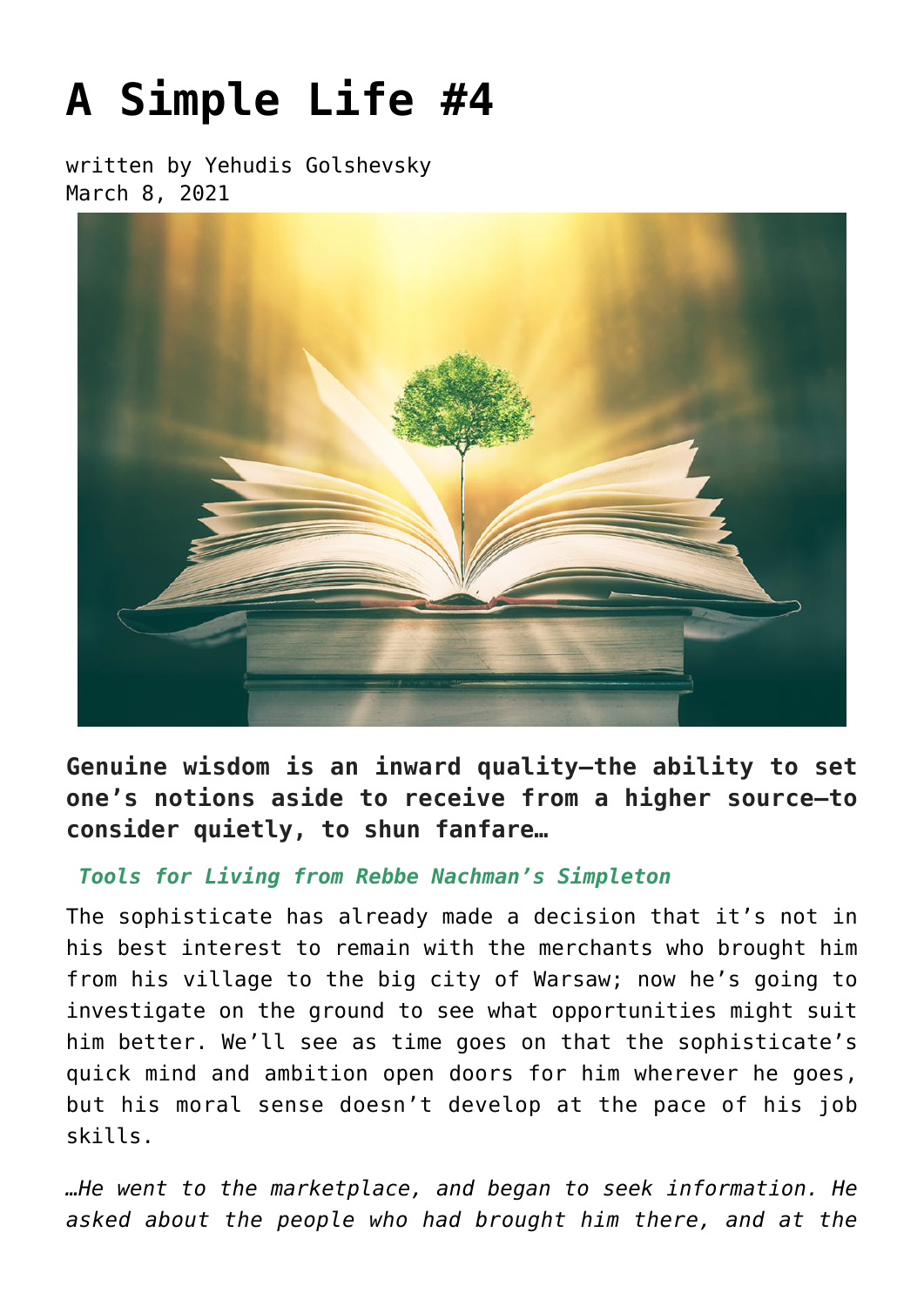*same time, looked to see if he could find a better situation. He was told that the people [who had brought him] were honest men, and it would be good to stay with them. However, one might find it difficult, since their business takes them to very distant places. He went further, and saw the shop clerks going to market. They seemed very elegant as they went about their affairs with their hats, and long pointed shoes, and other elegant mannerisms in dress and bearing. This refinement appealed to his sense of sophistication and intelligence, and also does not involve leaving one's home. He went to the men who had brought him there and thanked them, but told them that he no longer felt comfortable remaining with them. His work for them along the journey would be in exchange for having brought him there….*

What drives the sophisticate away from the company of the honest men who did him a good turn by hiring him sight unseen? Supposedly, that the work involves travel, and doesn't include the perks of outward polish. When it comes to travel, we'll soon see that the sophisticate actually wants to travel… but he doesn't have any interest in the small world of the Warsaw merchants. That's not travel… that's just *schlepping*! The Warsaw merchants travel from the city out to the sticks and back again to re-stock. The sophisticate won't mind flitting from place to place once the opportunity arrives; what he minds is familiar world of the *shtetl*.

## *The sophisticate doesn't have any interest in the small world of the Warsaw merchants. That's not travel… that's just schlepping!*

Rebbe Nachman makes a pointed reference to the incursions of Western fashions into the world of Eastern Europe during his time—their "hats and long, pointed shoes"—and later in the story we'll see that the sophisticate is very absorbed by the externalities of style. Genuine wisdom is an inward quality—the ability to set one's notions aside to receive from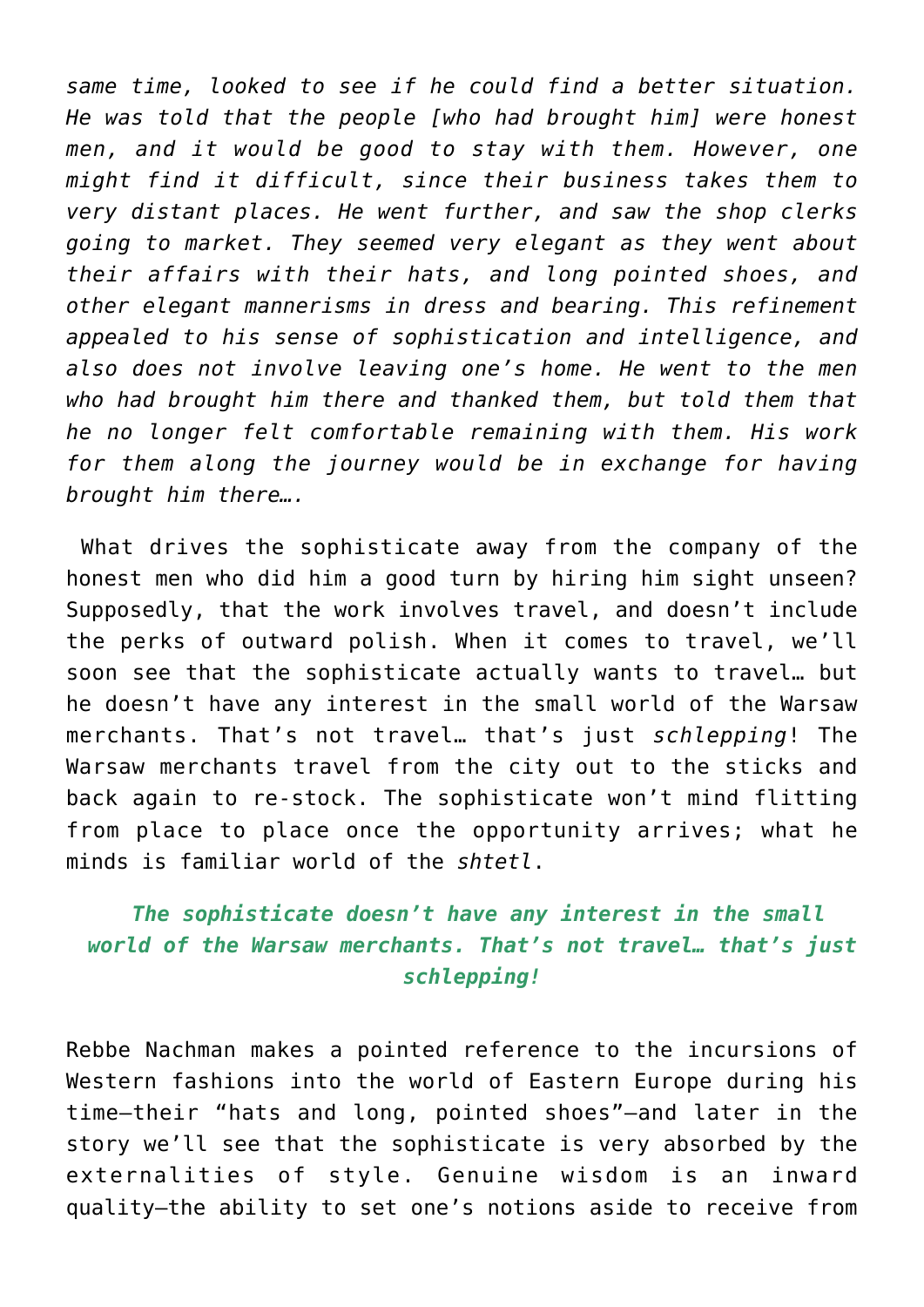a higher source—to consider quietly, to shun fanfare: "And wisdom is found among the modest." (*Mishlei* 11:2) By telling us that the sophisticate makes such an important decision about leaving his benefactors on the basis of attraction to the flashy outfits of the shop clerks, Rebbe Nachman is signaling that the sophisticate, despite his great natural intelligence, is nowhere near true wisdom.



*ound among the modest." (Mishlei 11:2)*

And the way that the sophisticate takes leave of the Warsaw merchants is a red flag for us—he doesn't ask, he doesn't have a conversation, he just states his own position and they must take it or leave it. It's easy to miss that the sophisticate, at this point, is hardly more than a boy, and his benefactors are surely mature men, experienced in business and in life. So the sophisticate also shows, for the first time, real *chutzpah*—"I'm done with you. Your thoughts on the matter are irrelevant to me."

*For this week, I can ask myself: Do I recognize in myself the sophisticate's tendency to be impressed by externalities? Can I identify with his way of establishing his own direction, without allowing for genuine conversation with the other interested parties? Is his businesslike attitude really*